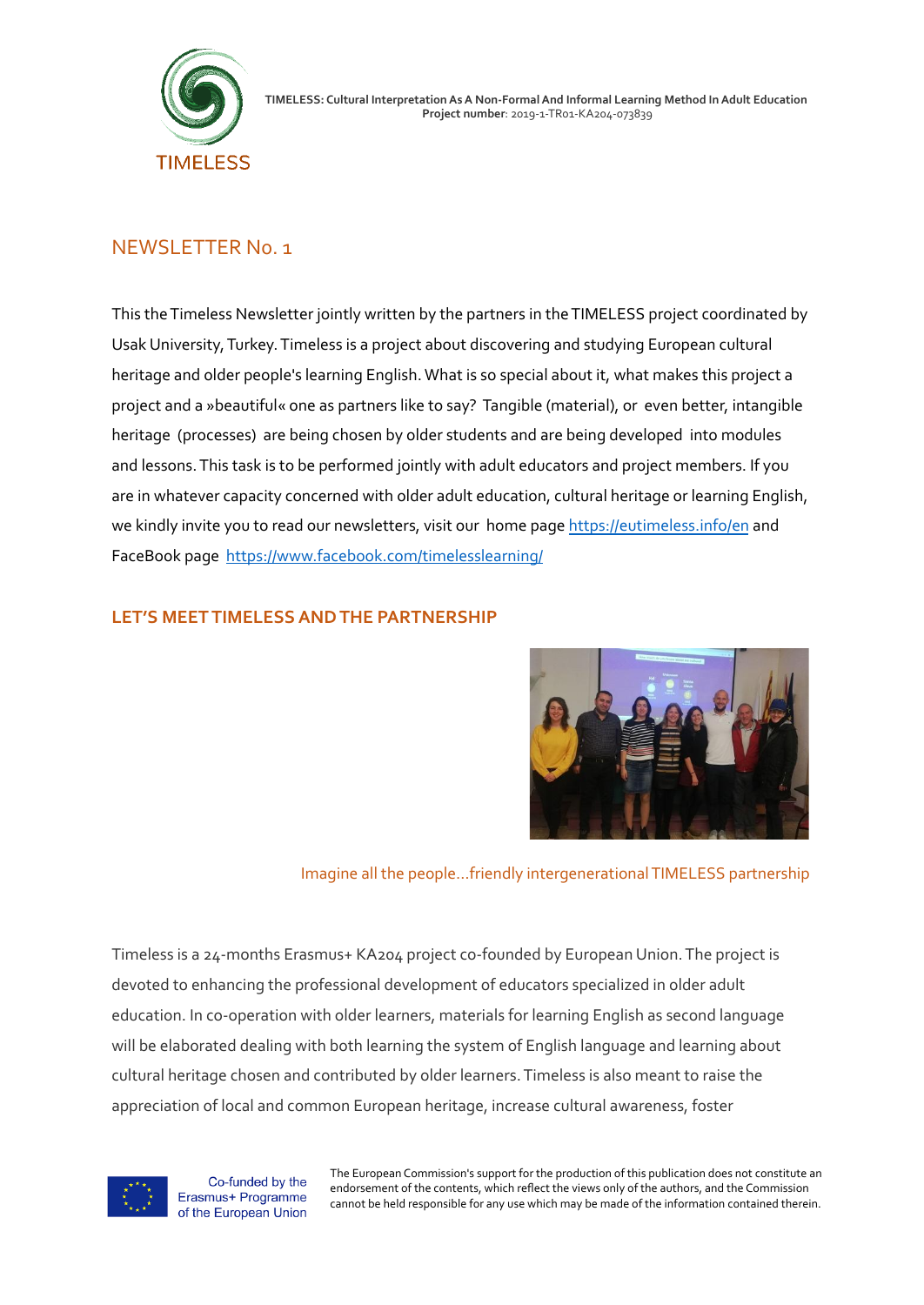



intercultural dialogue through interpretation of common European patrimony. You are kindly invited to read our newsletters and to follw the developments in the project.The partnership has been carefully selected for its complementary domains of expertise. (Turkey, Belgium, Bulgaria, Latvia, Slovenia, Spain).

### **MESSAGES FROM BULGARIA**

In the pandemic situation of Covid-19 in Bulgaria, everyone has been focusing on the physical survival and preservation of older population. Social life, mental health and emotions have not been focused on. Therefore, together with the European Development Foundation, Sofia, Bulgaria, we decided to promote third age education as an opportunity and option for people over 55+ despite the pandemic.We organised a series of online meetings where we introduced the participants to the opportunities for online learning through the use of mobile devices. The following topics were covered at these meetings:

-Why is it important to learn lifelong and life wide?

-Where one can get information about educational programmes and other interesting online activities for older people? -Where to find and join online leisure time activities and groups of older people? - How to communicate online

-Timeless project - who participates in its meetings?

We turned to the network of our teachers active across the country.The European

Development Foundation united young people with ICT skills to introduce older people to the Zoom meetings. We are planning to go on with this initiative on a regular basis in the future.

### **MESSAGES FROM BELGIUM**

EUROGEO disseminated the project to 300 participants online at the 1st International and XIII National Congress of Geography Didactics of the AGE Teaching and learning geography for a sustainable worldGirona, March 19 and 20, 2021 This was an international conference of educators Link for the event: https://www.fundacioudg.org/es/congreso-di dactica-geografia-age/1/inicio.html

#### **MESSAGES FROMTURKEY**

"Education is not preparation for life; education is life itself," says John Dewey.We, as Usak University, advocate the statement more than ever in these challenging times of Covid-19 pandemic.Therefore, benefiting from the accessibility of culture and its capacity to act as a tool for social inclusion, Timeless will provide a good opportunity for adult learners aged over 40 to continue their learning process and be an active agent of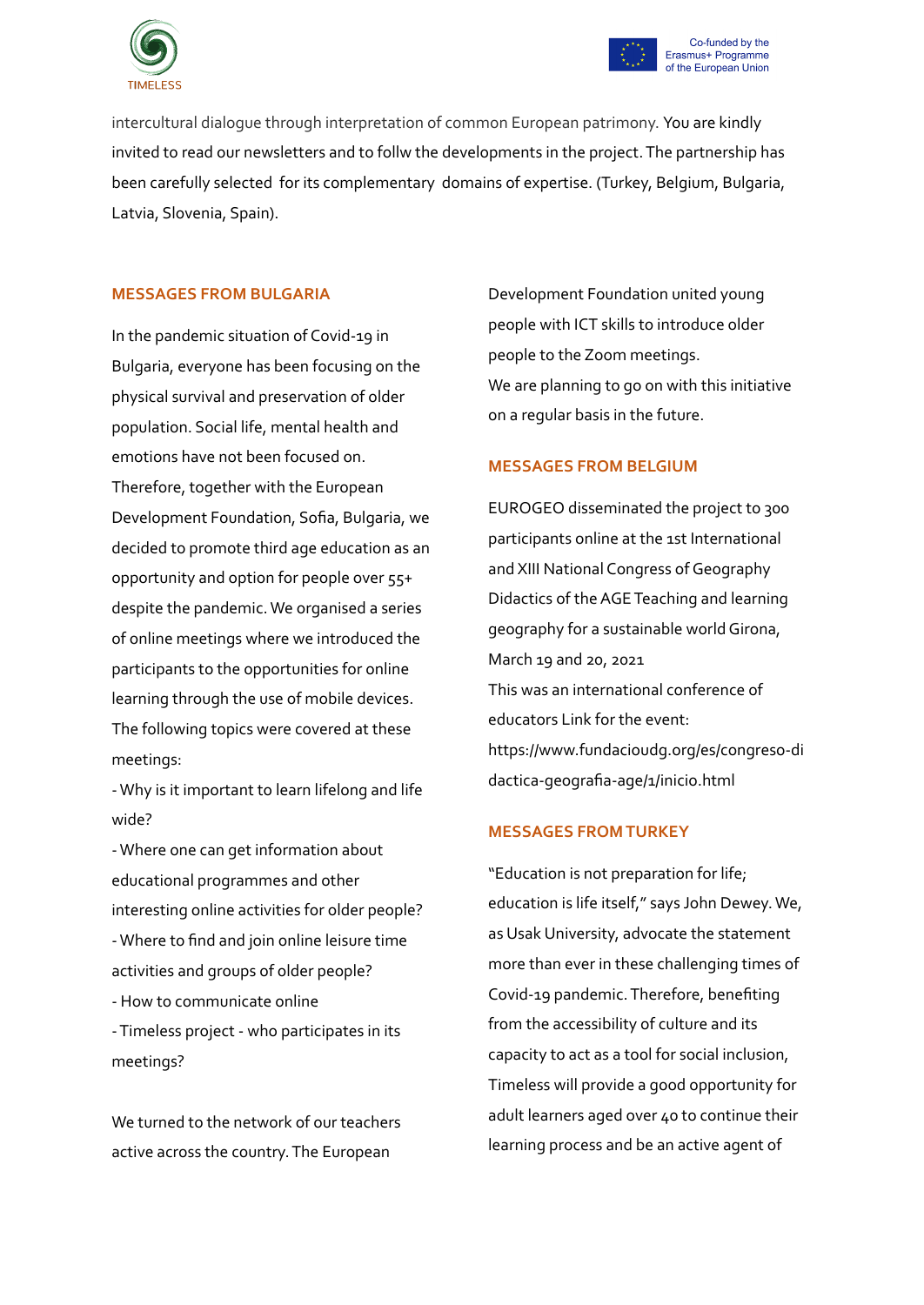

construction and creativity of their society through non-formal and informal learning of foreign languages.

In order to promote these educational and social objectives, we aim at organizing a series of meetings with adult learners who will be informed about learning how to learn and about digital as well as physical learning environment and developing ICT and language skills.The meetings serve a purpose of integration of digital learning for adult learners who are likely to need guidance and opportunities to learn.

#### **MESSAGES FROM SLOVENIA**

# **InTimeless older people are not objects but subjects of the project**

At the beginning ofTimeless there was an assumption: The older the learners, the less they are involved in education. Moreover, in the post professional phase of life they often quit education as they are not aware that all adults need to be included in education notwithstanding their employment status. Learning is like breathing or living. In fluent modernity education is needed at all stages of life for knowing, being and belonging (Jacques Delors). On the other hand, adult educators are rather versatile when they work with adults in the mainstream, but they might have difficulties understanding characteristics of older adult learners and their precious contribution to the contents of the educational programmes in which they participate.Timeless will help its members as well as adult educators and older people in general to enhance older people's life and adult educators' competencies. Slovenian U3A has promised to write articles for the EPALE platform knowing that it is not

difficult to write about projects that produce results directly useful for the end users, in our case older people themselves. Older people thus become not objects but subjects of the project research.



SlovenianThirdAge Students of Latin language (heritage) volunteering as co-organisers of a local historical event they called Locoplis

**TIMELESS: Cultural InterpretationAsA Non-FormalAnd Informal Learning Method InAdult Education**



Co-funded by the Erasmus+ Programme of the European Union